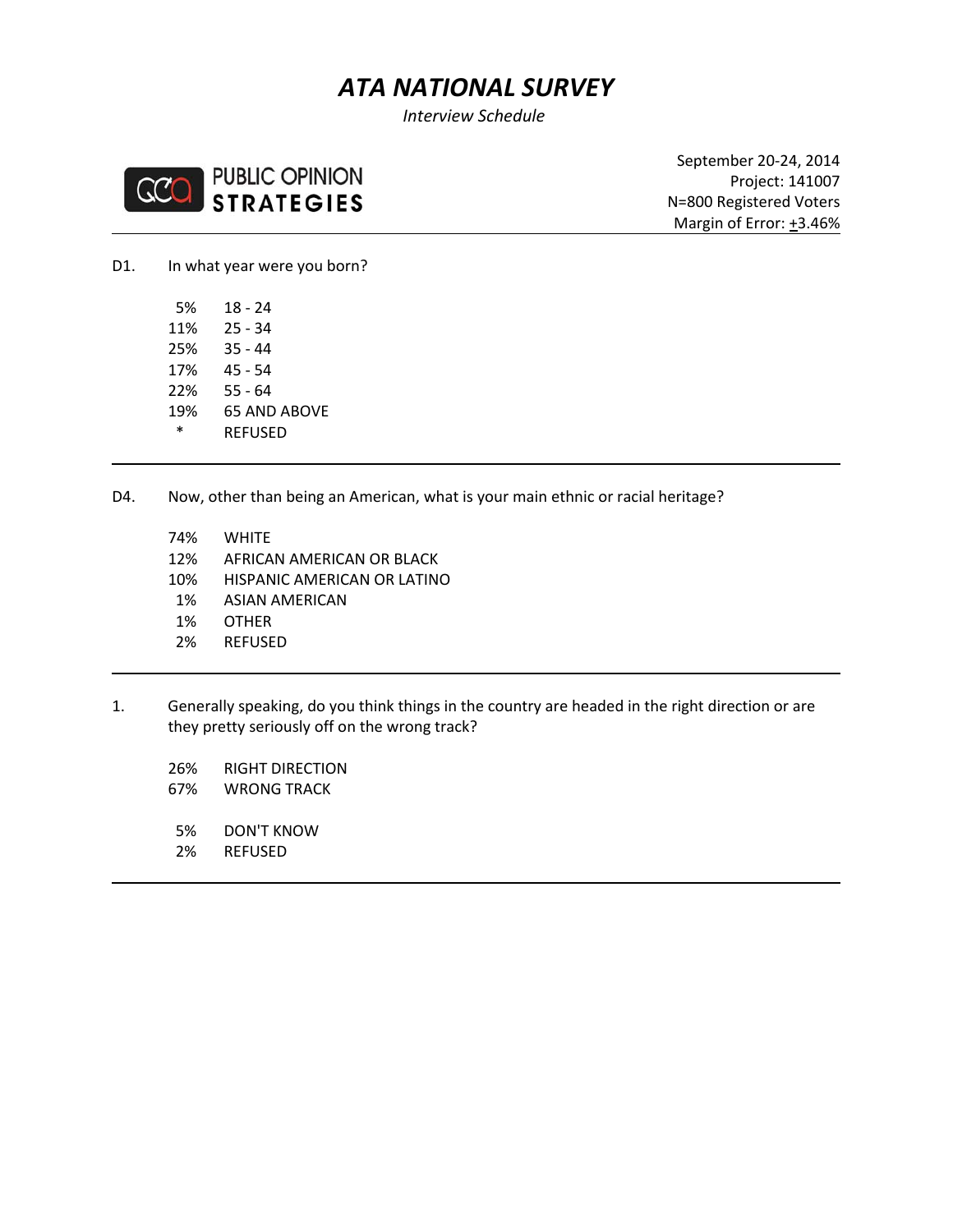2. Do you approve or disapprove of the job that Barack Obama is doing as President?

| TOTAL APPROVF<br><b>TOTAL DISAPPROVE</b> |
|------------------------------------------|
| RFFUSFD                                  |
|                                          |
| DON'T KNOW                               |
| STRONGLY DISAPPROVE                      |
| SOMEWHAT DISAPPROVE                      |
| SOMEWHAT APPROVE                         |
| STRONGI Y APPROVE                        |
|                                          |

Now, thinking for a moment about the priorities of the federal government. As you know, there isn't enough money to meet the needs of the country in every area, so our political leaders have to prioritize how federal tax dollars are spent. For each of the following areas, do you believe the country should spend more money, less money or about the same as it is spending right now.

|    | <b>MORE</b><br><b>MONEY</b>   | <b>LESS</b><br><b>MONEY</b>                            | <b>SAME</b> | <b>DK</b> | <b>REF</b> |
|----|-------------------------------|--------------------------------------------------------|-------------|-----------|------------|
|    | <b>Ranked by % More Money</b> |                                                        |             |           |            |
| 4. | K-12 public schools           |                                                        |             |           |            |
|    | 61%                           | 14%                                                    | 23%         | 1%        | $\ast$     |
| 5. |                               | Transportation infrastructure, like roads and highways |             |           |            |
|    | 48%                           | 10%                                                    | 41%         | 1%        | $\ast$     |
| 3. |                               | Anti-terrorism and national defense                    |             |           |            |
|    | 48%                           | 16%                                                    | 35%         | 1%        | $\ast$     |
| 6. | Health care                   |                                                        |             |           |            |
|    | 41%                           | 32%                                                    | 26%         | 2%        | $\ast$     |
| 9. | Environmental protection      |                                                        |             |           |            |
|    | 35%                           | 29%                                                    | 34%         | 1%        | $\ast$     |
| 8. | Food and drug inspection      |                                                        |             |           |            |
|    | 31%                           | 16%                                                    | 51%         | 2%        |            |
| 7. |                               | Government assistance to the unemployed                |             |           |            |
|    | 23%                           | 38%                                                    | 36%         | 2%        | $\ast$     |
|    |                               |                                                        |             |           |            |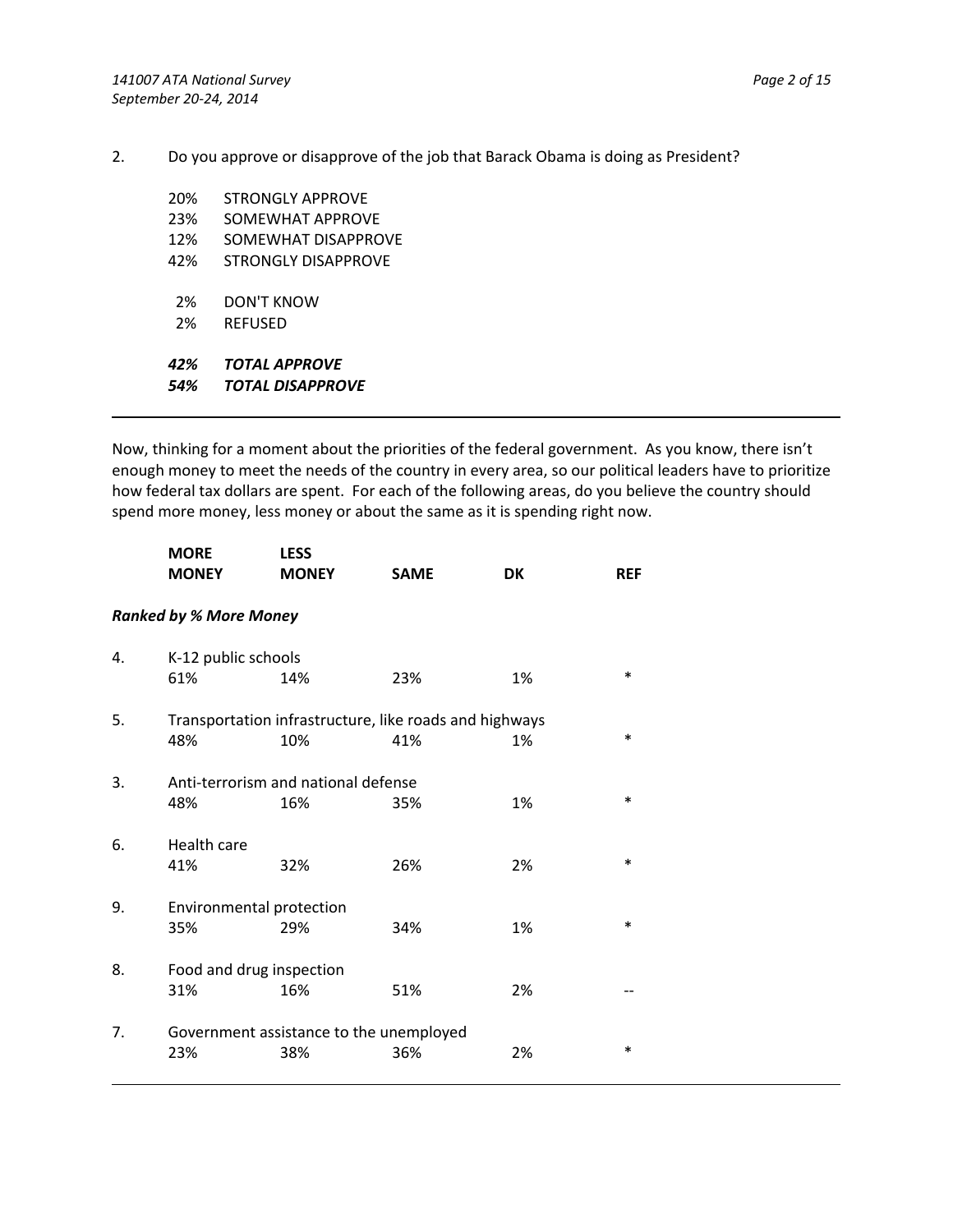Now, I would like to read you some names of different industries. For each one, please tell me, first whether you've heard of the industry; then, if so, please tell me whether you have a favorable or unfavorable impression of that industry. If I name an industry you don't know too much about, just tell me and we'll go on to the next one.

|     | <b>TOTAL</b><br><b>FAV</b> | <b>TOTAL</b><br><b>UNFAV</b> | <b>VERY</b><br><b>FAV</b> | <b>SMWT</b><br><b>FAV</b> | <b>SMWT</b><br><b>UNFAV</b> | <b>VERY</b><br><b>UNFAV</b> | <b>NO</b><br><b>OPIN</b> | <b>NVR</b><br><b>HRD</b> | <b>REF</b> |
|-----|----------------------------|------------------------------|---------------------------|---------------------------|-----------------------------|-----------------------------|--------------------------|--------------------------|------------|
| 10. |                            | The trucking industry        |                           |                           |                             |                             |                          |                          |            |
|     | 65%                        | 9%                           | 23%                       | 43%                       | 7%                          | 2%                          | 22%                      | 3%                       | 1%         |
| 11. |                            | The railroad industry        |                           |                           |                             |                             |                          |                          |            |
|     | 61%                        | 8%                           | 22%                       | 39%                       | 5%                          | 3%                          | 27%                      | 3%                       | $\ast$     |
| 12. |                            | The airline industry         |                           |                           |                             |                             |                          |                          |            |
|     | 54%                        | 30%                          | 12%                       | 42%                       | 20%                         | 10%                         | 15%                      | 1%                       | $\ast$     |
|     |                            |                              |                           |                           |                             |                             |                          |                          |            |

# *(ASK OF SAMPLE A)*

13. Picking just one of these industries, the trucking industry, what are the first two or three things that come to mind when thinking of the trucking industry? In other words, what do you like most or like least about it?

## *SEE RECORDED VERBATIM RESPONSES*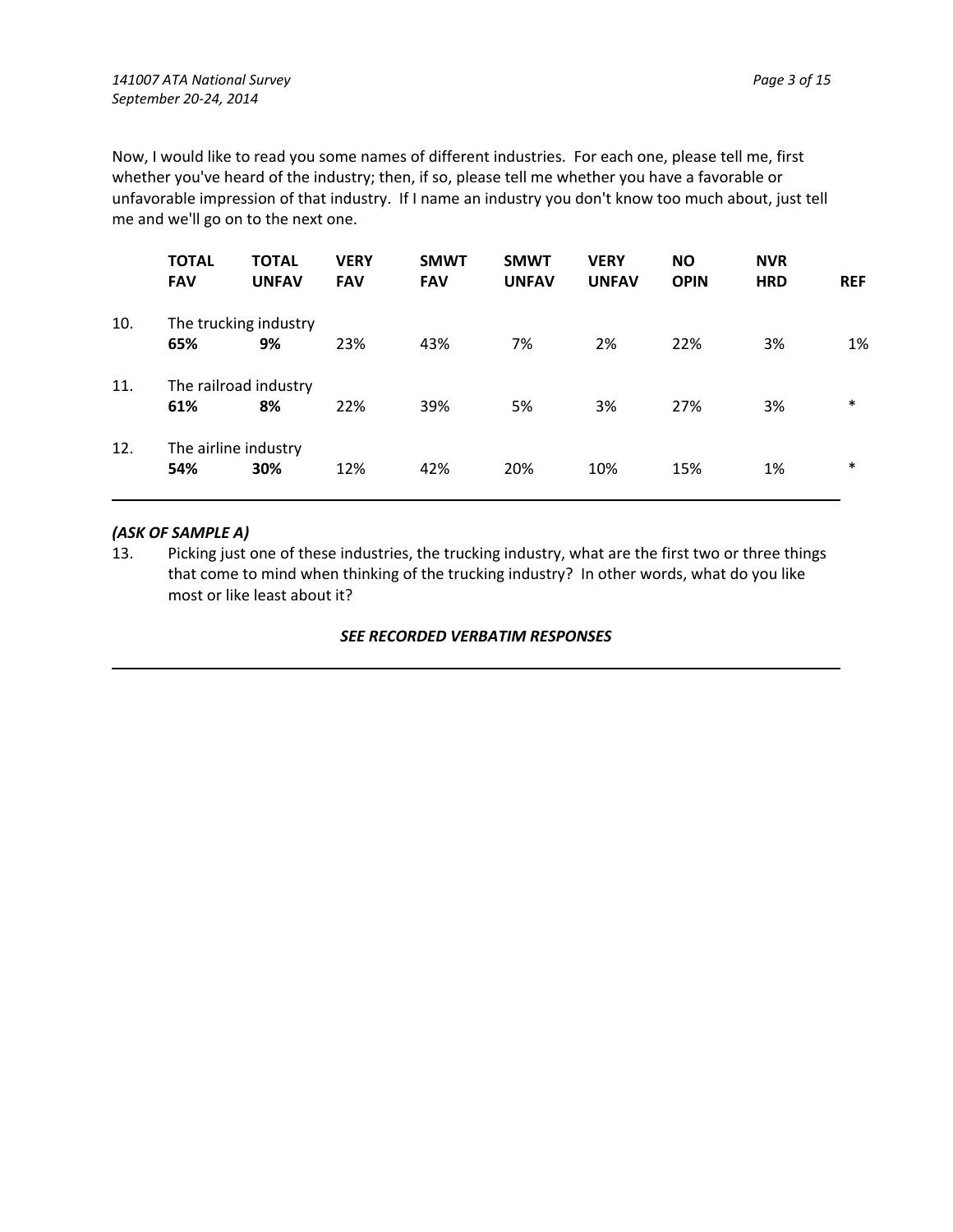- 14. Thinking about the nation's roads, highways and bridges... Would you say they are in excellent, good, only fair or poor condition?
	- 2% EXCELLENT
	- 25% GOOD
	- 49% ONLY FAIR
	- 22% POOR
	- 1% DON'T KNOW
	- \* REFUSED

*28% TOTAL EXCELLENT/GOOD 71% TOTAL FAIR/POOR*

- 15. And, how much does traffic congestion effect your quality of life? Would you say it effects it a great deal, some, not very much or not at all?
	- 16% A GREAT DEAL
	- 33% SOME
	- 34% NOT VERY MUCH
	- 17% NOT AT ALL
	- \* DON'T KNOW
	- **REFUSED**

*49% TOTAL GREAT DEAL/SOME 51% TOTAL NOT MUCH/NOT AT ALL*

16. Now, thinking about your personal situation, do you personally use an interstate highway most days of the week?

40% YES 60% NO

- \* DON'T KNOW
- REFUSED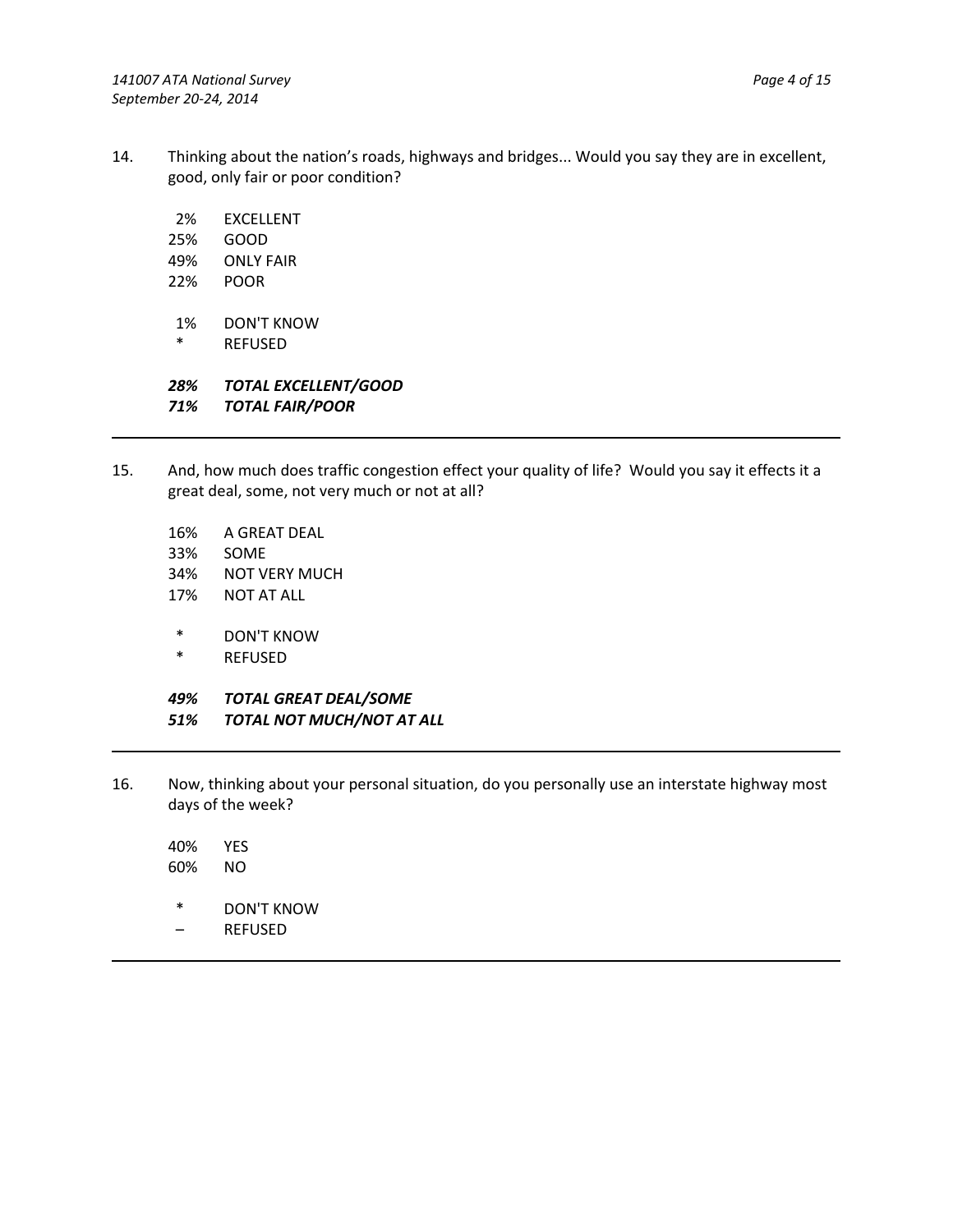Now, it is estimated that in order to repair, update and modernize the nation's roads, highways and bridges, it would cost \$4 trillion over the next 25 years. I'd like to read you several ways that have been proposed to pay for this construction and repair, and please tell me whether you would favor or oppose each one.

| TOTAL TOTAL DEF | SMWT SMWT DEF                             |  |            |
|-----------------|-------------------------------------------|--|------------|
|                 | FAVOR OPPOSE FAVOR FAVOR OPPOSE OPPOSE DK |  | <b>REF</b> |

#### *Ranked by % Favor*

| 18. | Fund.                                                     |     |     |     |     | Raising federal income taxes by 1%, earmarking the additional funds for the Highway Trust      |    |        |
|-----|-----------------------------------------------------------|-----|-----|-----|-----|------------------------------------------------------------------------------------------------|----|--------|
|     | 36%                                                       | 62% | 10% | 26% | 16% | 46%                                                                                            | 2% | $\ast$ |
| 20. | years.                                                    |     |     |     |     | Raising federal taxes on gas and diesel five cents a year, every other year for the next eight |    |        |
|     | 29%                                                       | 70% | 11% | 18% | 15% | 55%                                                                                            | 1% | $\ast$ |
| 17. | Double the state fee to register vehicles.                |     |     |     |     |                                                                                                |    |        |
|     | 24%                                                       | 74% | 8%  | 16% | 19% | 55%                                                                                            | 1% | $\ast$ |
| 19. | Placing a toll on all interstate highways in the country. |     |     |     |     |                                                                                                |    |        |
|     | 23%                                                       | 76% | 9%  | 14% | 17% | 59%                                                                                            | 1% | $\ast$ |

21. And, if you had to choose ONE of these four proposals to pay to modernize the nation's roads bridges and highways, which ONE would you choose?

- 25% RAISING FEDERAL INCOME TAXES BY 1%
- 23% RAISING THE FEDERAL GAS TAX
- 23% PLACING A TOLL ON ALL INTERSTATE HIGHWAYS
- 17% DOUBLING THE REGISTRATION FEES
- 10% NONE OF THESE
- 1% DON'T KNOW
- 1% REFUSED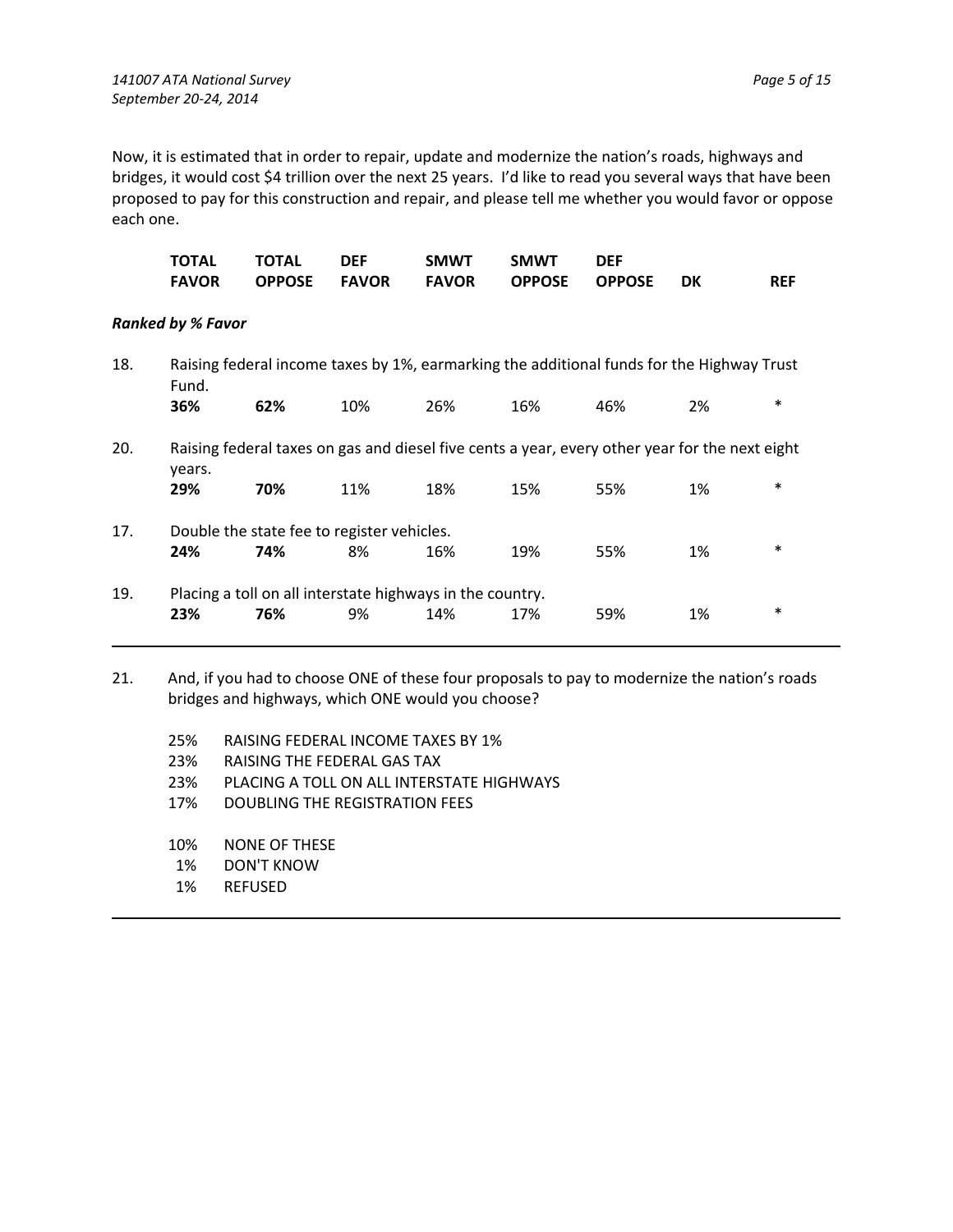- 22. Now, thinking about the proposal to raise federal taxes on gas and diesel... If you knew that the average driver would pay \$2 a week more in fuel taxes if the tax was raised by 20 cents per gallon, would be more supportive or less supportive of this proposal?
	- 14% DEFINITELY MORE SUPPORTIVE
	- 20% SOMEWHAT MORE SUPPORTIVE
	- 15% SOMEWHAT LESS SUPPORTIVE
	- 47% DEFINITELY LESS SUPPORTIVE
	- 3% NO DIFFERENCE
	- 1% DON'T KNOW
	- 1% REFUSED

# *34% TOTAL MORE SUPPORTIVE*

### *61% TOTAL LESS SUPPORTIVE*

- 23. Now, some people have proposed changing federal law to allow states to toll the existing lanes of Interstate Highways to pay for transportation improvements. Do you support or oppose giving states the authority to toll existing Interstate Highways?
	- 17% DEFINITELY SUPPORT
	- 20% SOMEWHAT SUPPORT
	- 13% SOMEWHAT OPPOSE
	- 48% DEFINITELY OPPOSE
	- 2% DON'T KNOW
	- 1% REFUSED
	- *37% TOTAL SUPPORT*
	- *60% TOTAL OPPOSE*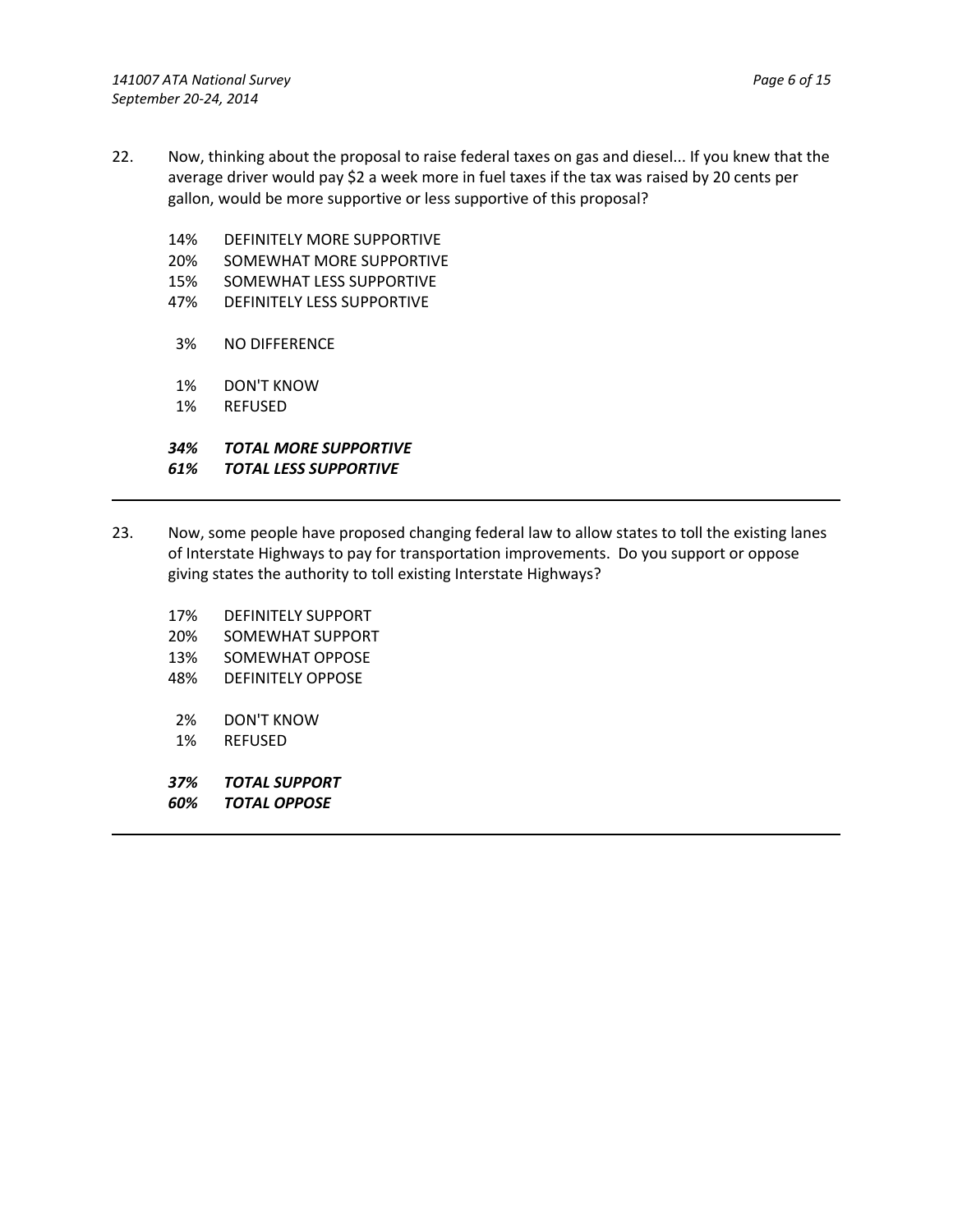#### *(ASKED AMONG THOSE WHO PERSONAL USE AN INTERSTATE HIGHWAY MOST DAYS A WEEK, N=322)*

- 24. Now, if your state proposed tolling an Interstate Highway that you use most days of the week in order to address maintenance needs and relieve congestion, would you support or oppose this proposal?
	- 15% DEFINITELY SUPPORT 21% SOMEWHAT SUPPORT 14% SOMEWHAT OPPOSE
	- 48% DEFINITELY OPPOSE
	- \* DON'T KNOW
	- 1% REFUSED

*36% TOTAL SUPPORT*

*63% TOTAL OPPOSE*

- 25. Some have proposed raising money for transportation by using technology to charge drivers a fee for each mile a vehicle is driven. Would you support or oppose this proposal?
	- 4% DEFINITELY SUPPORT
	- 6% SOMEWHAT SUPPORT
	- 10% SOMEWHAT OPPOSE
	- 79% DEFINITELY OPPOSE
	- 1% DON'T KNOW
	- \* REFUSED

*10% TOTAL SUPPORT*

- *89% TOTAL OPPOSE*
- 26. Now, thinking about transportation of goods and products across the country... Which one of the following modes of transportation do you believe moves more freight in the US?
	- 60% TRUCKING 33% RAILROADS 6% AIRPLANES 1% DON'T KNOW
	- \* REFUSED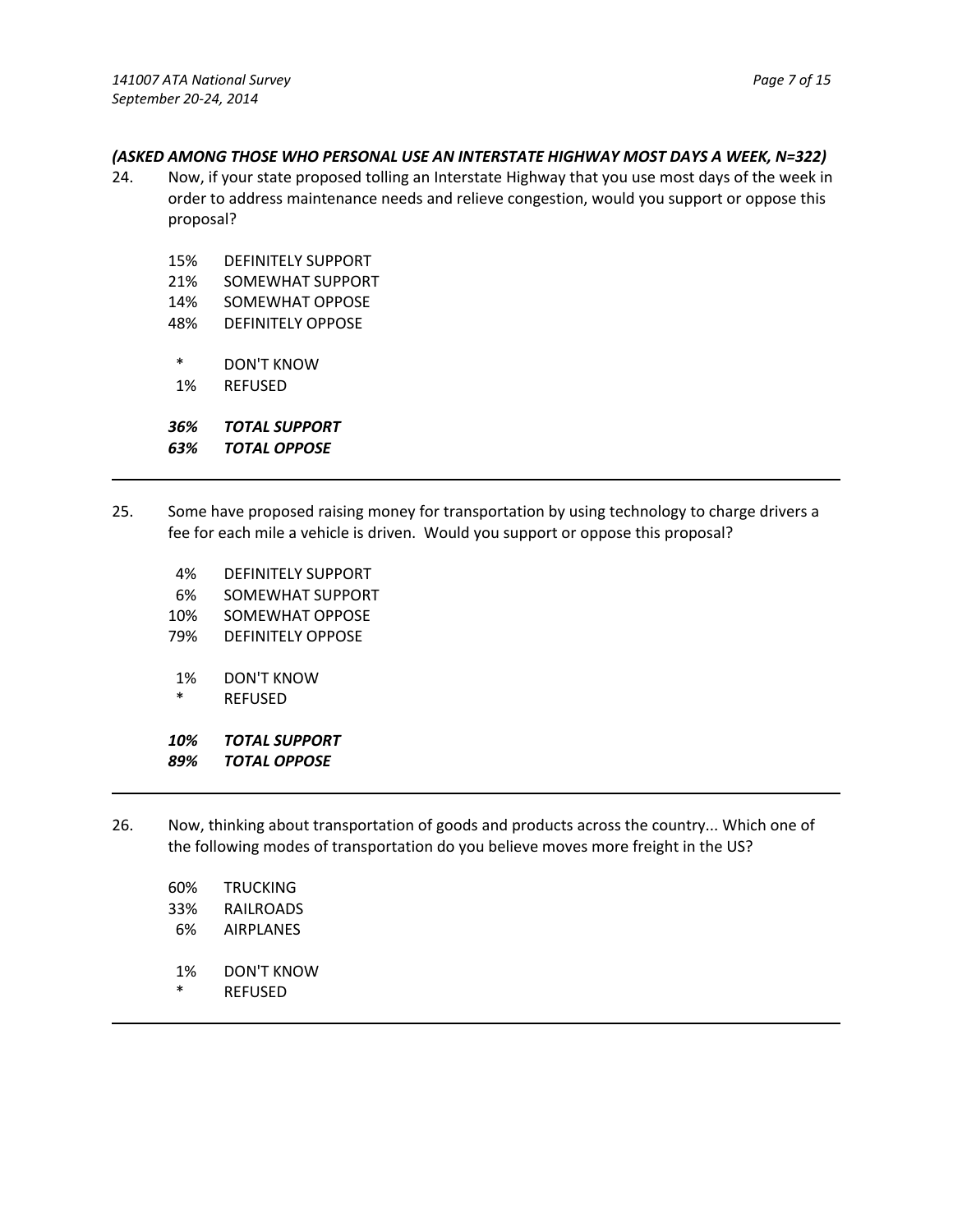Now, thinking about the country's trucking industry...

- 27. Would you say the trucking industry's safety record is excellent, good, only fair or poor?
	- 11% EXCELLENT 46% GOOD 31% ONLY FAIR
	- 5% POOR
	- 7% DON'T KNOW
	- REFUSED

*57% TOTAL EXCELLENT/GOOD 36% TOTAL FAIR/POOR*

- 28. And, do you believe that the industry's safety record has gotten better, gotten worse, or stayed about the same over the last twenty years?
	- 32% BETTER 21% WORSE 39% STAYED THE SAME
	- 8% DON'T KNOW
	- \* REFUSED
- 29. From your personal experience, who do you believe is more likely to make unsafe traffic maneuvers like tailgating, aggressive driving or improperly changing lanes? Would you say it is truck drivers or passenger vehicle drivers?
	- 3% DEFINITELY TRUCK DRIVERS
	- 4% PROBABLY TRUCK DRIVERS
	- 20% PROBABLY PASSENGER VEHICLE DRIVERS
	- 71% DEFINITELY PASSENGER VEHICLE DRIVERS
	- 2% DON'T KNOW
	- \* REFUSED
	- *7% TOTAL TRUCK DRIVERS*
	- *91% TOTAL PASSENGER VEHICLE DRIVERS*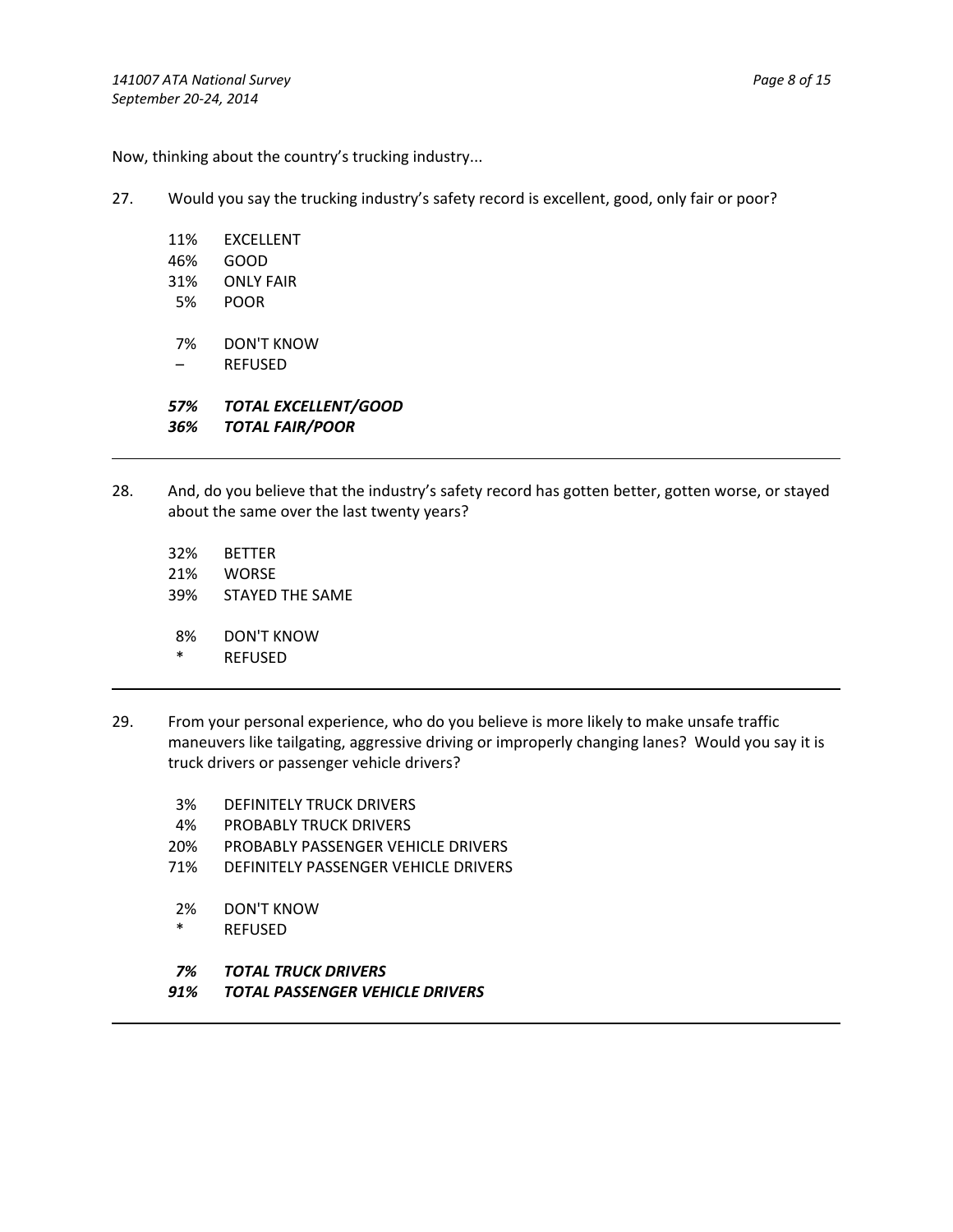- 30. Who do you believe violates highway speed limits more often? Would you say it is truck drivers or passenger vehicle drivers?
	- 4% DEFINITELY TRUCK DRIVERS
	- 4% PROBABLY TRUCK DRIVERS
	- 23% PROBABLY PASSENGER VEHICLE DRIVERS
	- 67% DEFINITELY PASSENGER VEHICLE DRIVERS
	- 2% DON'T KNOW
	- \* REFUSED

# *8% TOTAL TRUCK DRIVERS*

- *90% TOTAL PASSENGER VEHICLE DRIVERS*
- 31. And, who do you generally believe are safer drivers on the highways? Would you say it is truck drivers or passenger vehicle drivers?
	- 42% DEFINITELY TRUCK DRIVERS
	- 37% PROBABLY TRUCK DRIVERS
	- 10% PROBABLY PASSENGER VEHICLE DRIVERS
	- 5% DEFINITELY PASSENGER VEHICLE DRIVERS
	- 4% DON'T KNOW
	- \* REFUSED
	- *80% TOTAL TRUCK DRIVERS*
	- *16% TOTAL PASSENGER VEHICLE DRIVERS*
- 32. And, when a car and a truck are involved in a collision, who do you think is more likely to have caused the crash? Would you say it is the truck driver or the passenger vehicle drivers?
	- 3% DEFINITELY TRUCK DRIVERS
	- 11% PROBABLY TRUCK DRIVERS
	- 49% PROBABLY PASSENGER VEHICLE DRIVERS
	- 25% DEFINITELY PASSENGER VEHICLE DRIVERS
	- 11% DON'T KNOW
	- \* REFUSED
	- *15% TOTAL TRUCK DRIVERS*
	- *74% TOTAL PASSENGER VEHICLE DRIVERS*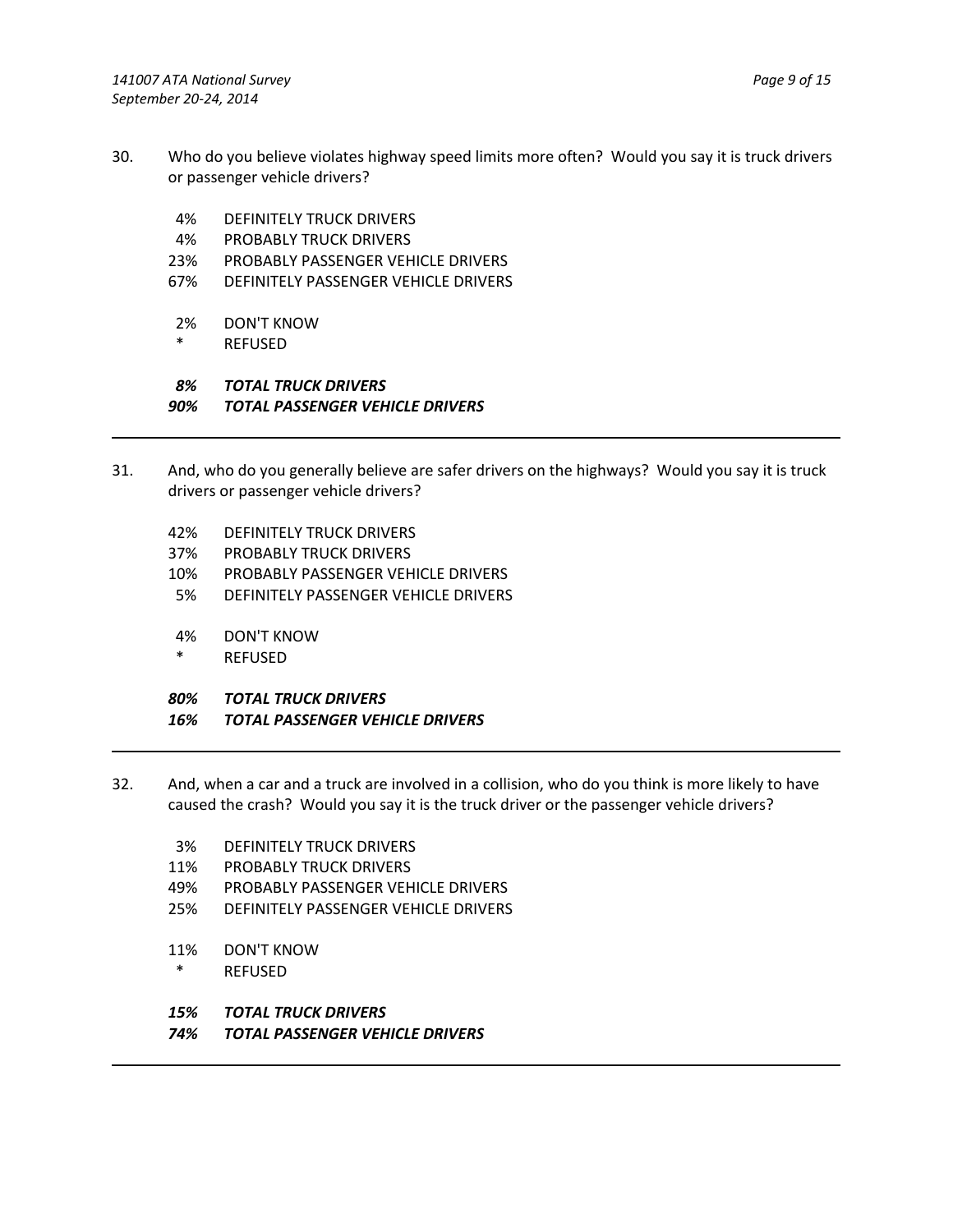On some other related issues...

33. Do you favor or oppose reducing highway speed limits for both cars and trucks to improve safety and reduce vehicle emissions?

16% DEFINITELY FAVOR 14% SOMEWHAT FAVOR 19% SOMEWHAT OPPOSE 49% DEFINITELY OPPOSE 2% DON'T KNOW **REFUSED** 

*30% TOTAL FAVOR 68% TOTAL OPPOSE*

- 34. Trucking companies can provide incentives for their drivers to drive at times when fewer cars are on the road, or when they may face less congestion. Would you prefer that trucks generally operate at night between midnight and 5am, or during late morning and mid‐day hours?
	- 67% AT NIGHT BETWEEN MIDNIGHT AND 5AM
	- 24% LATE MORNING AND MID‐DAY HOURS
	- 8% DON'T KNOW
	- 2% REFUSED
- 35. Would you favor or oppose constructing truck‐only lanes on Interstate Highways?
	- 45% DEFINITELY FAVOR
	- 22% SOMEWHAT FAVOR
	- 13% SOMEWHAT OPPOSE
	- 18% DEFINITELY OPPOSE
	- 2% DON'T KNOW
	- \* REFUSED
	- *67% TOTAL FAVOR*
	- *31% TOTAL OPPOSE*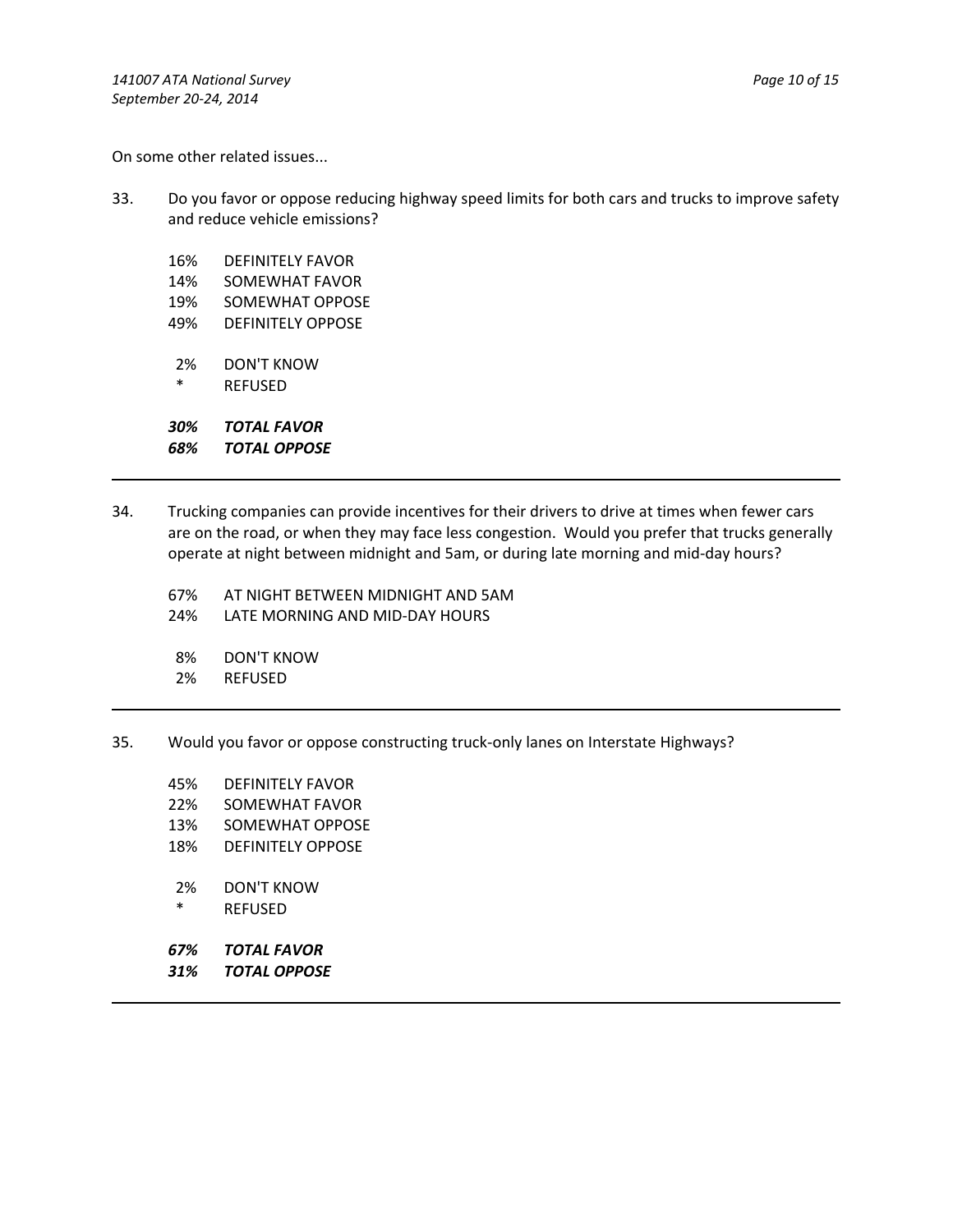Now, there are a number of things that the nation's trucking industry could do to improve its image. Please tell me whether you would have a much more favorable or a somewhat more favorable impression of the nation's trucking industry if they took each of the following actions, or if your impression would not change.

|     | <b>TOTAL</b>                           | <b>MUCH</b> | <b>SMWT</b>                                                               |             |             |                                                                                                   |            |
|-----|----------------------------------------|-------------|---------------------------------------------------------------------------|-------------|-------------|---------------------------------------------------------------------------------------------------|------------|
|     | <b>MORE</b>                            | <b>MORE</b> | <b>MORE</b>                                                               | <b>NO</b>   | <b>LESS</b> |                                                                                                   |            |
|     | <b>FAV</b>                             | <b>FAV</b>  | <b>FAV</b>                                                                | <b>DIFF</b> | <b>FAV</b>  | DK                                                                                                | <b>REF</b> |
|     | <b>Ranked by % Much More Favorable</b> |             |                                                                           |             |             |                                                                                                   |            |
| 38. | many hours at a time.                  |             |                                                                           |             |             | Placing new safety technology on each truck to make sure that drivers weren't on the road for too |            |
|     | 86%                                    | 61%         | 25%                                                                       | 12%         | 2%          | $\ast$                                                                                            | $\ast$     |
| 36. |                                        |             | Putting in place a mandatory safety training program for all drivers.     |             |             |                                                                                                   |            |
|     | 78%                                    | 52%         | 26%                                                                       | 19%         | 2%          | 1%                                                                                                | $\ast$     |
| 37. |                                        |             | Replacing older trucks with lower emission trucks powered by natural gas. |             |             |                                                                                                   |            |
|     | 64%                                    | 34%         | 30%                                                                       | 28%         | 5%          | 2%                                                                                                | $\ast$     |

39. And, on a related topic... Do you happen to know someone who works in the trucking industry?

49% YES 51% NO 1% DON'T KNOW – REFUSED

## *(ASKED AMONG THOSE WHO KNOW SOMEONE WHO WORKS IN THE TRUCKING INDUSTRY, N=389)*

- 40. And generally speaking, is that person's impression of the trucking industry very positive, somewhat positive, somewhat negative or very negative?
	- 38% VERY POSITIVE
	- 47% SOMEWHAT POSITIVE
	- 8% SOMEWHAT NEGATIVE
	- 2% VERY NEGATIVE
	- 5% DON'T KNOW
	- \* REFUSED
	- *85% TOTAL POSITIVE*
	- *10% TOTAL NEGATIVE*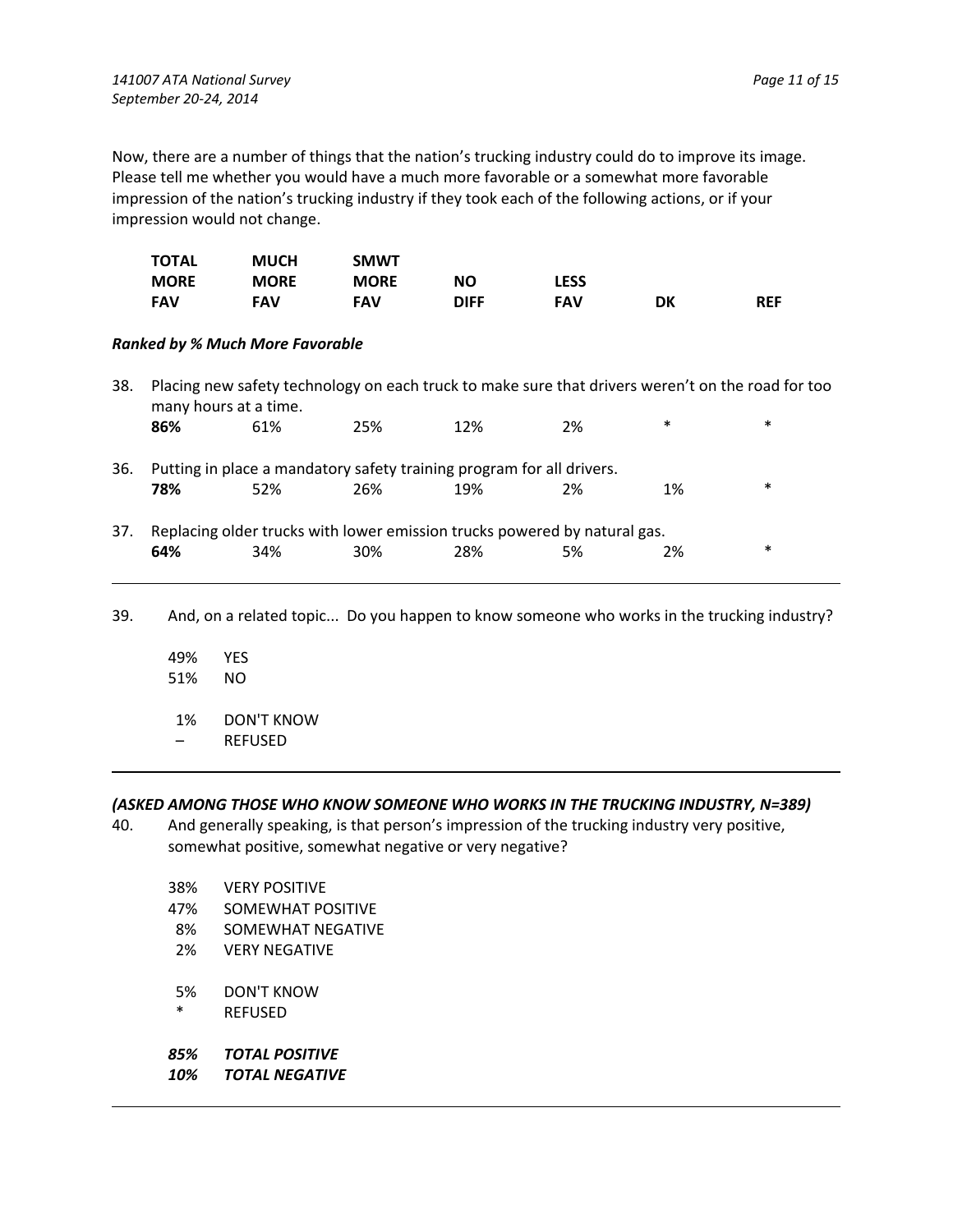- D2. What was the last grade you completed in school?
	- \* SOME GRADE SCHOOL (1‐8)
	- 3% SOME HIGH SCHOOL (9‐11)
	- 24% GRADUATED HIGH SCHOOL (9‐12)
	- 3% TECHNICAL OR VOCATIONAL SCHOOL (12)
	- 25% SOME COLLEGE (13‐15)
	- 30% GRADUATED COLLEGE (16)
	- 15% GRADUATE/PROFESSIONAL SCHOOL (16+)
	- \* REFUSED

*27% HIGH SCHOOL OR LESS 28% SOME COLLEGE*

*45% COLLEGE+*

- D3. Is your total annual household income greater or less than \$60,000 dollars?
	- 9% UNDER \$20,000 17% BETWEEN \$20,000 ‐ \$40,000 12% OVER \$40,000 14% UNDER \$80,000 14% BETWEEN \$80,000 ‐ \$100,000 25% OVER \$100,000 8% REFUSED *38% UNDER \$60,000 54% OVER \$60,000*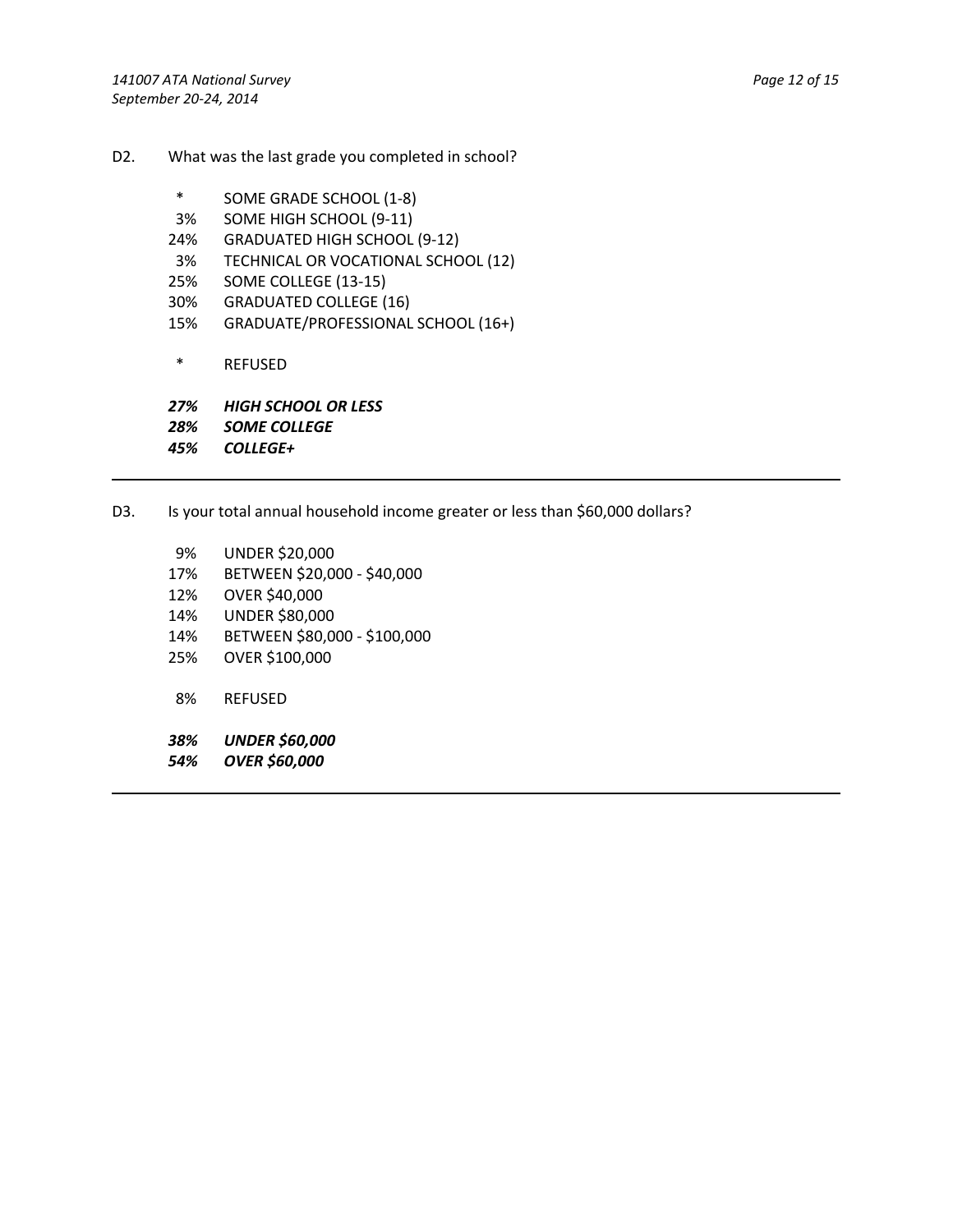- D5. Generally speaking, do you consider yourself to be conservative, moderate, or liberal on most issues?
	- 19% VERY CONSERVATIVE
	- 20% SOMEWHAT CONSERVATIVE
	- 34% MODERATE
	- 15% SOMEWHAT LIBERAL 8% VERY LIBERAL
	- 3% DON'T KNOW
	- 1% REFUSED
	- *39% TOTAL CONSERVATIVE*
	- *22% TOTAL LIBERAL*

D6. And in politics today, do you consider yourself a Republican, a Democrat, or something else?

- 16% STRONG REPUBLICAN
- 12% NOT‐SO‐STRONG REPUBLICAN
- 12% LEAN TO REPUBLICANS
- 18% SOMETHING ELSE/INDEPENDENT
- 9% LEAN TO DEMOCRATS
- 13% NOT‐SO‐STRONG DEMOCRAT
- 19% STRONG DEMOCRAT
- 1% DON'T KNOW
- 1% REFUSED
- *28% TOTAL REPUBLICAN*
- *31% TOTAL DEMOCRAT*
- *38% TOTAL LEAN/INDEPENDENT*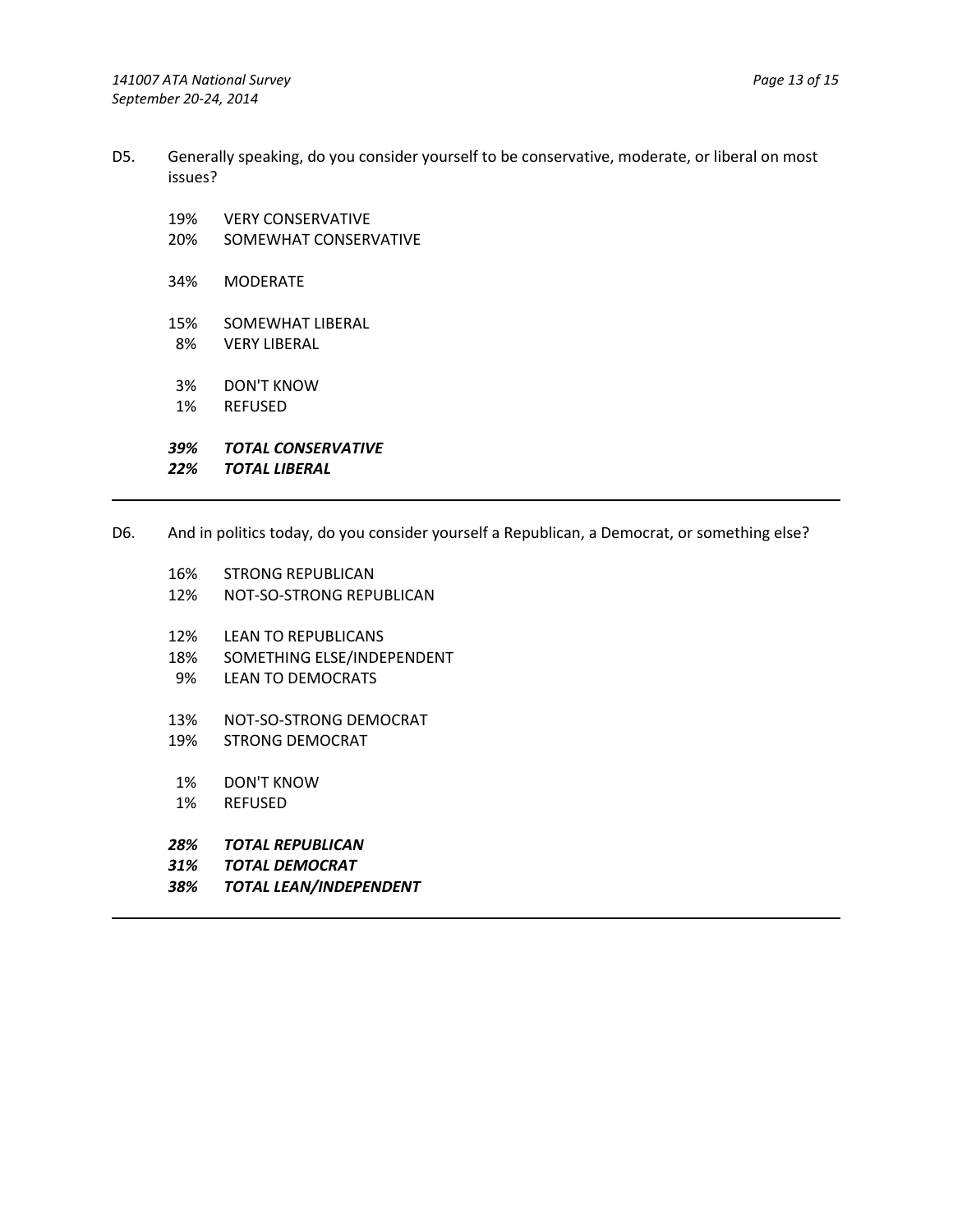- D7. Are you, or is anyone in your household, a member of a labor union or a teacher's association or employed by the city, county, state, or federal government?
	- 9% YES--LABOR UNION
	- 10% YES--TEACHER'S ASSOCIATION
	- 13% YES--GOVERNMENT EMPLOYEE
	- 72% NO
	- \* NOT SURE
	- **REFUSED**

*28% TOTAL YES*

And, thinking back to the presidential election in 2012...

D8. Regardless of how you may feel today... for which of the following candidates did you vote for President?

| MITT ROMNEY             |
|-------------------------|
| BARACK OBAMA            |
| <b>SOMFONE FLSE</b>     |
| DID NOT VOTE            |
| DON'T KNOW/DON'T RECALL |
|                         |
|                         |